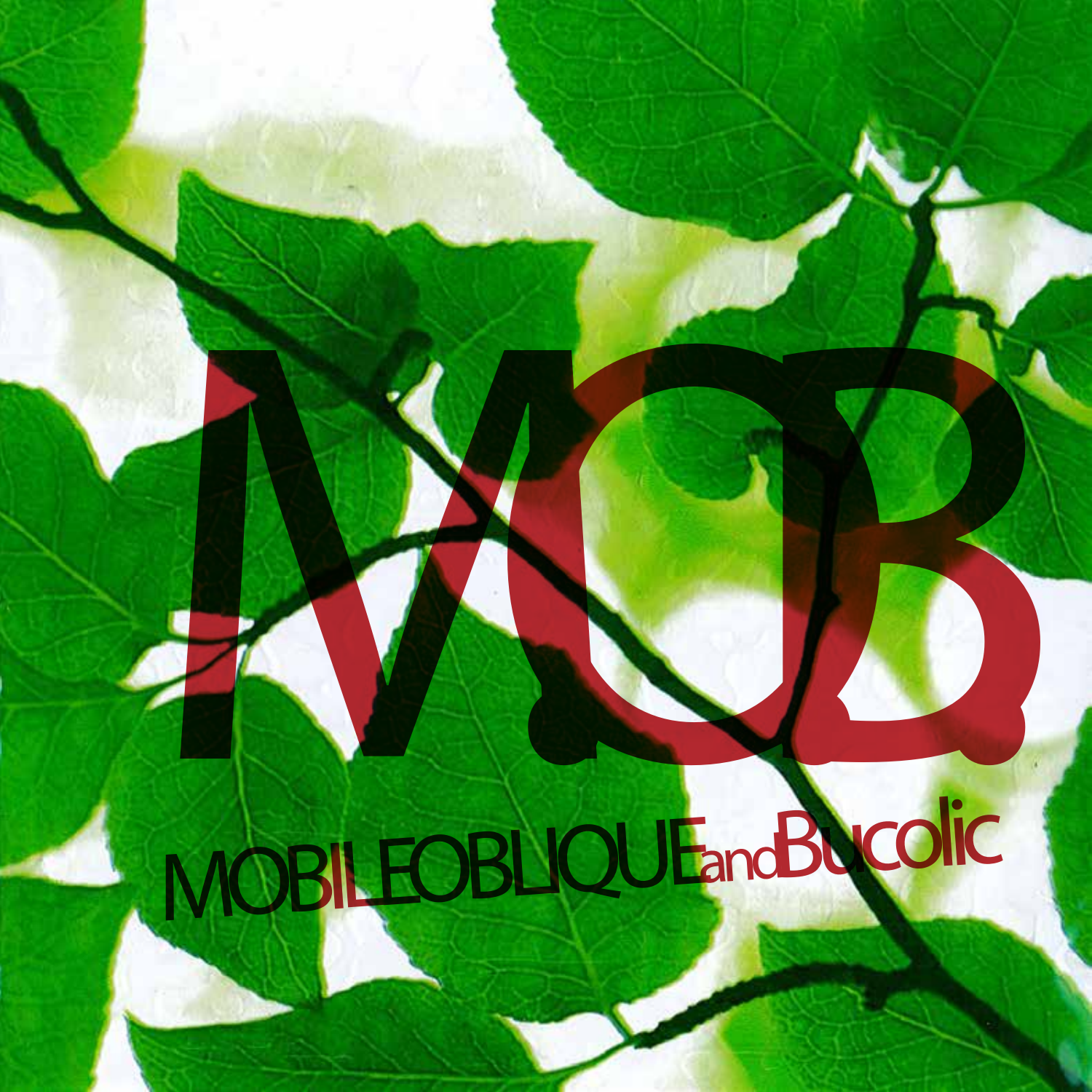In the beginning there is only earth Asleep in a seed I am buried deep in the ground It's the water that triggers everything Draws the essence from the humus of the soil Breaks the seed and sprouts the shoot

> The sap rises Irrigates my veins Pushing to the tips of my petioles And hoists me far from the soil The sap rises Bursting forth the glistening buds And unfurls my leaves

> The Petals open Creased like the cheeks of babies The flowerhead blooms The stamens are ready To be robbed by the wind Or the brush of a bee And scatter their precious pollen

> > Go, Rise sap Hoist me Hoist me towards the sun Make me strong Make me a tree To unfurl my arms To invade the blue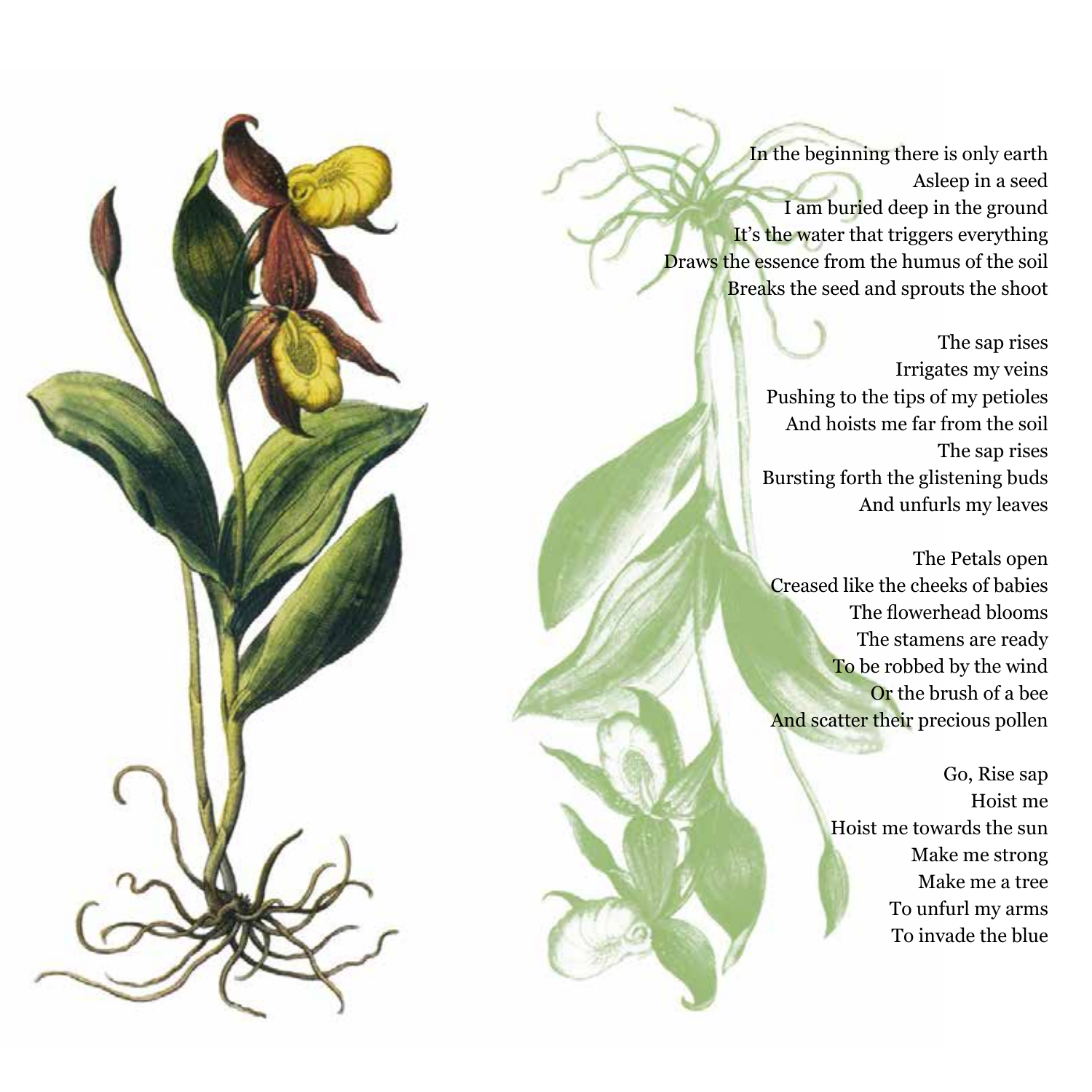The vegetable world reveals an unsuspected diversity. It secretly holds the keys of the future of the Earth.

However…

Devoid of voice, of gesture, the plants, when they are not of plastic, are relegated as a decoration by the stressed animal that we are.

But don't worry, knights of the Earth ! A gang of drummers fanatical of botanic has decided to give voice and movement to their beloved and protected plants. We will become followers of the chlorophyll ! They will make hearts beat, following the rhythm of bionic, our soul will bud and a drum tree will grow in the city, M.O.B., Mobile Oblique and Bucolic…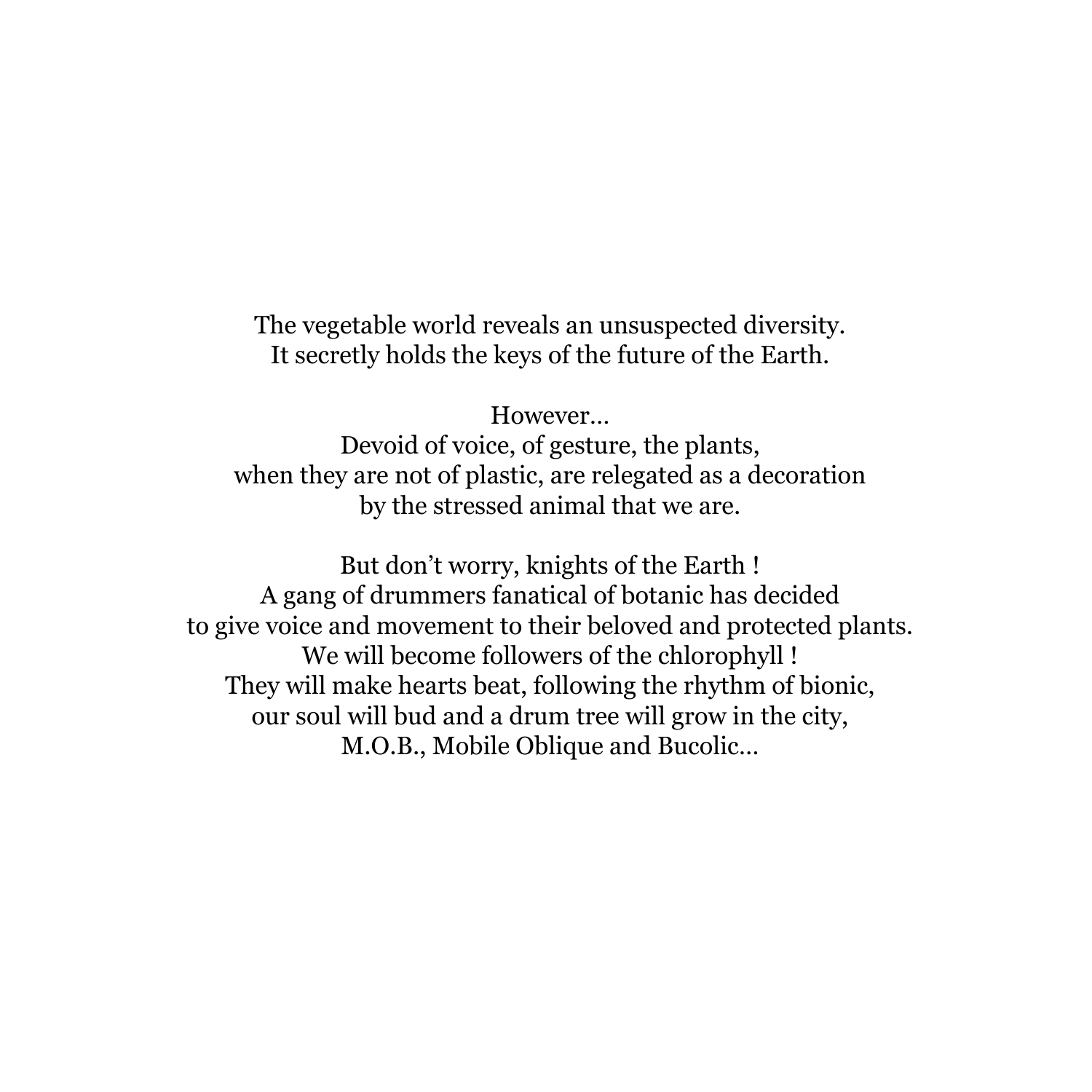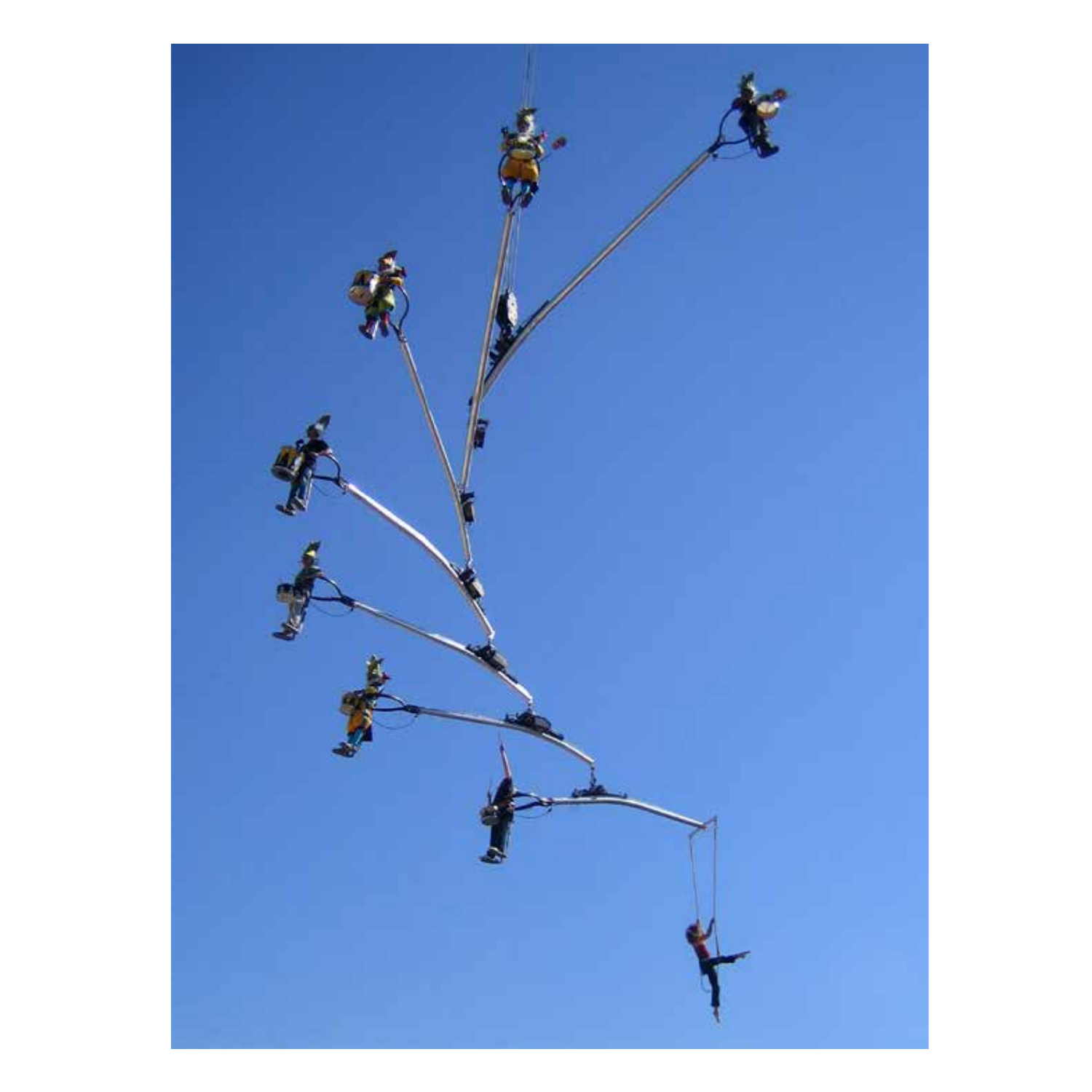# show

#### **TYPE**

Evolutive and vegetal mobile Air attraction integrating prowesses, acrobatics, music and visual arts.

For more than 20 years, Transe Express has climbed the sky and suspended its artists above the cities, offering a mix of imaginary and reality to the astounded crowd watching them nose in the air. With M.O.B., Transe express continues this specific writing. Some metal tubes, a crane, French drums, playful characters, and Transe Express will take the audience into the vegetal world, with a true inspiration from Alexandre Calder for the mobile…

#### **Parade**

The first part of the show takes place on the ground the 7 actors-musicians and the trapezist act and deambulate in the middle of the crowd, joyfully drumming, whistling like birds, singing...

# **Gathering**

they join the take off area of the mobile. A constructivist structure blossoms in the city, hatches out in the air. To the rhythm of its bunch of percussionists, the mobile palpitates, offering a form in perpetual movement.

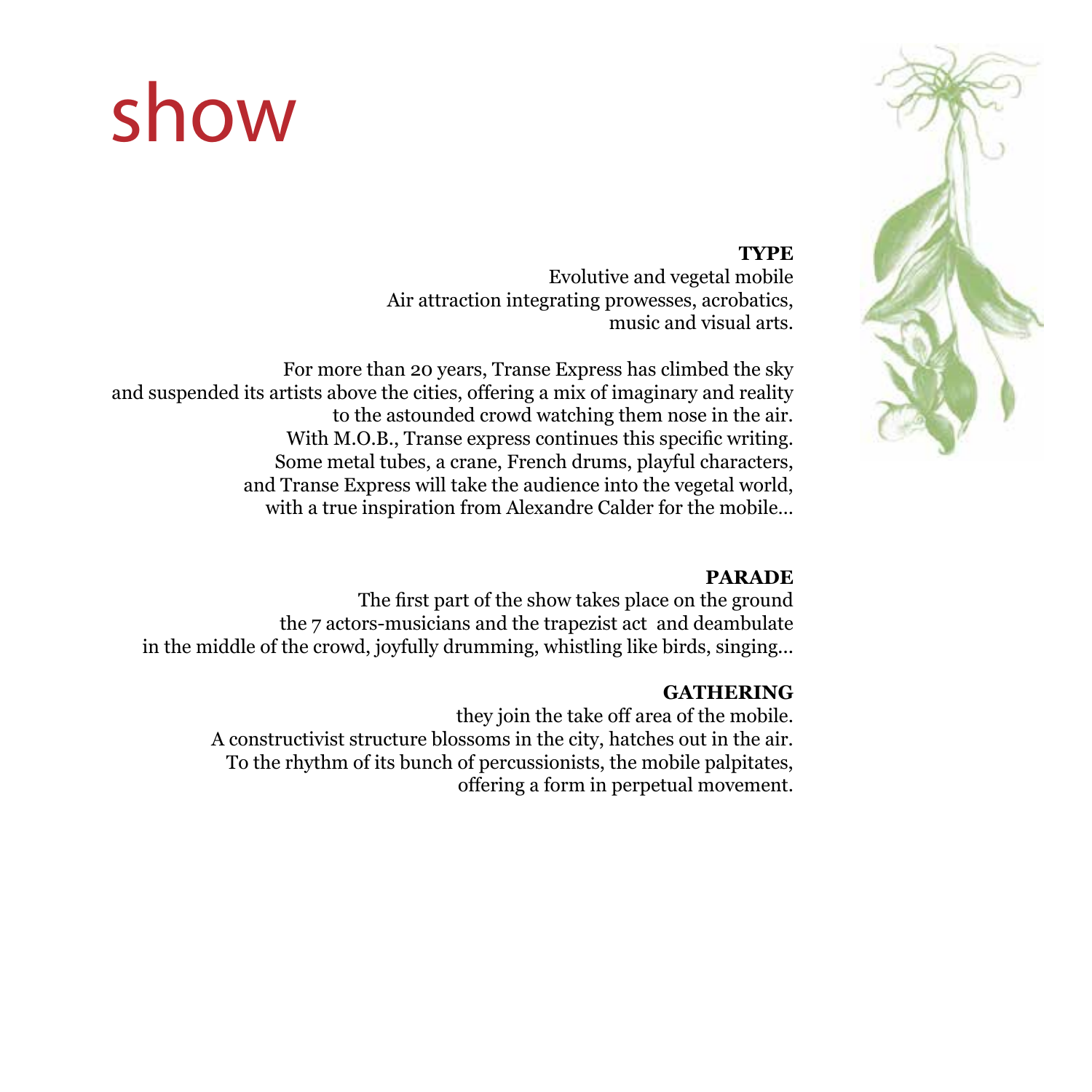



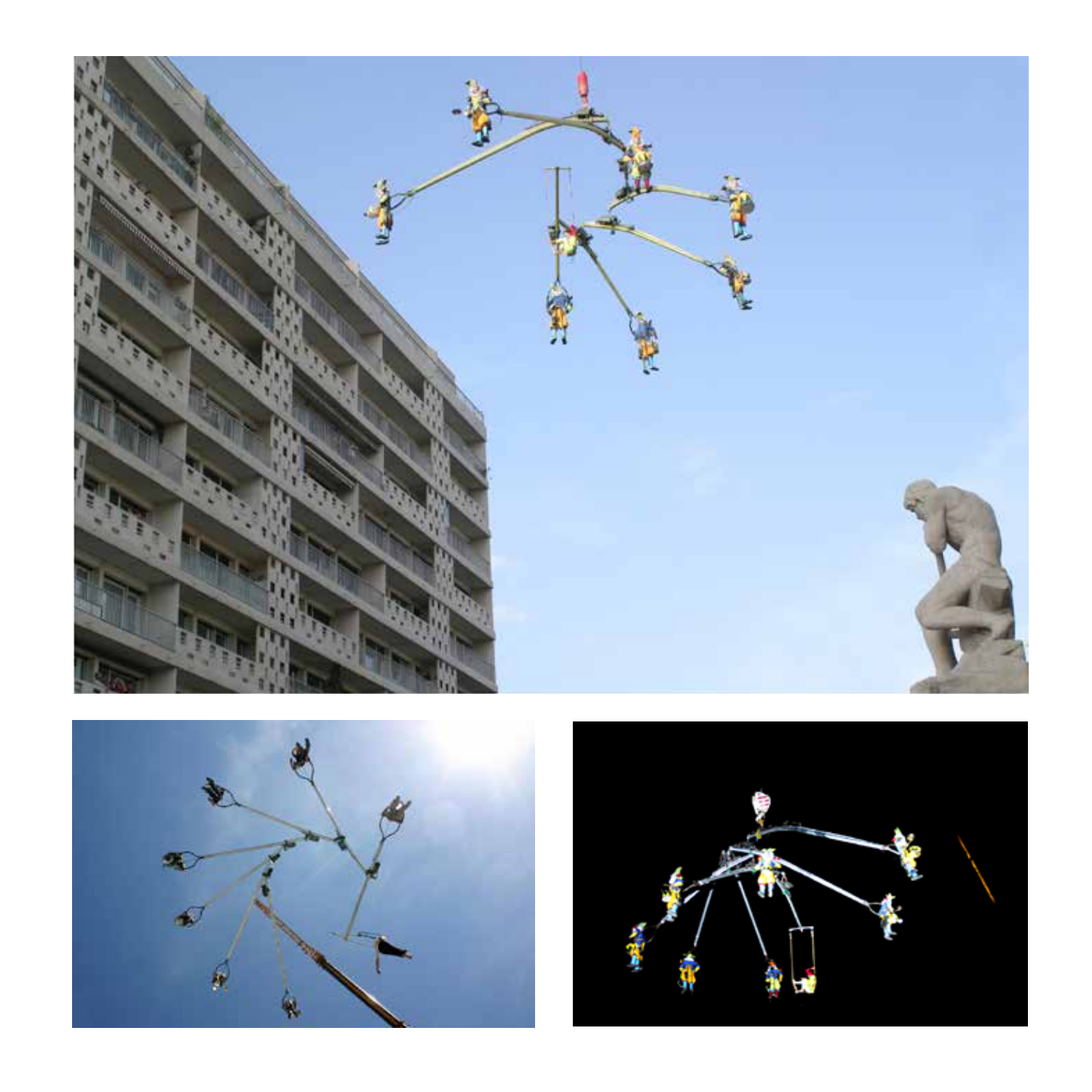



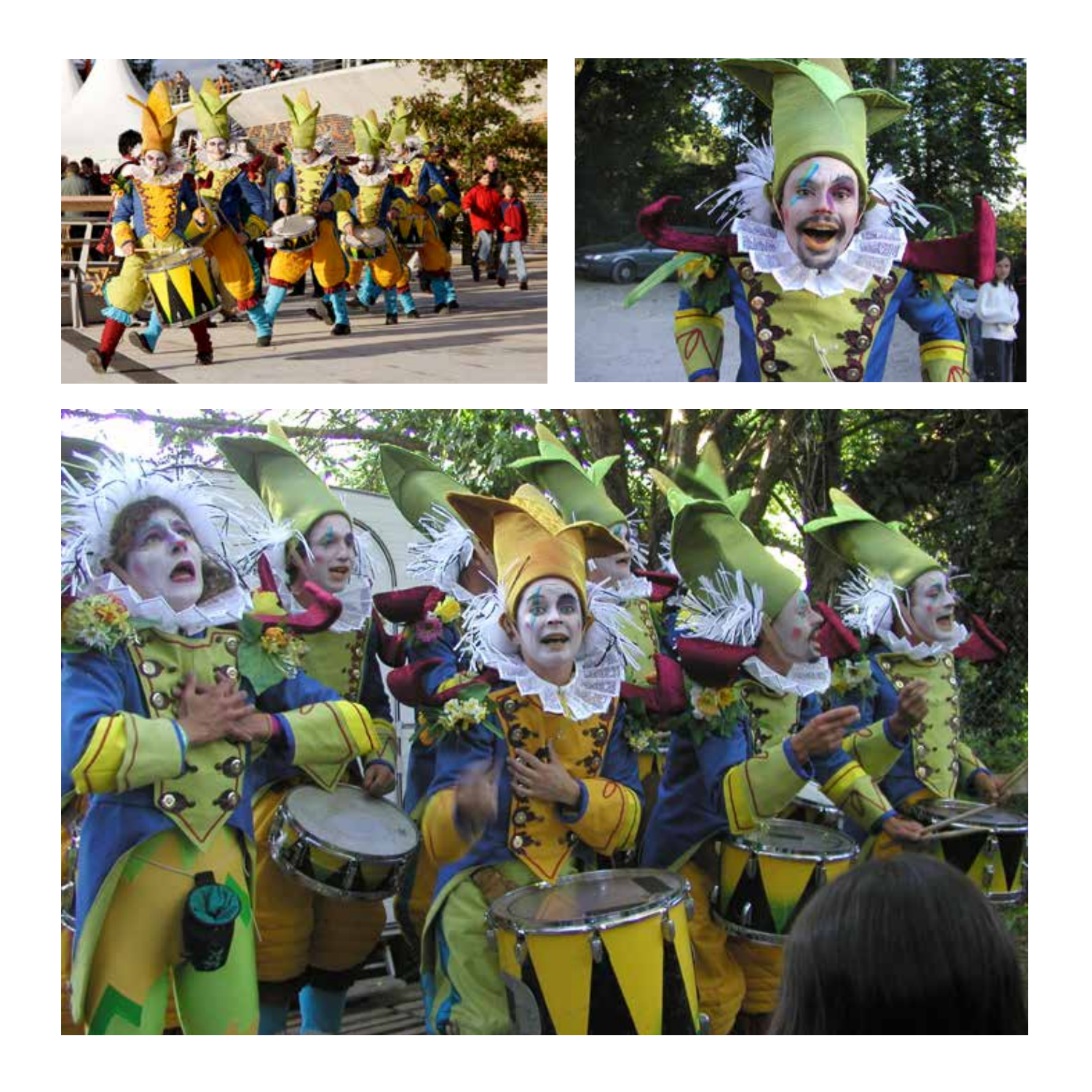# technical rider

(detailed technical rider avaible upon request)

## **FORMAT**

Outdoor show Diurnal or nocturnal show Duration : 50 mn | Ambulation : between 25 and 35 mn | Aerial : 20 mn

#### **the SITE**

The show can take place on a cross-roads, a square, in a field, a court or a garden. The presence of old or contemporary buildings makes it possible, at night, to play with the shades of the musicians and acrobats (with the follow spots). The chosen space should welcome from 500 to 10.000 people.

#### **DEVELOPMENT**

#### **Parade**

 The parade takes place in the middle of the crowd. then 2 options : » The public is already on the site : the string of drums curves and develops its short interventions through the public. » The meeting point given to the public is on another site, where is held the final : our battalion develops its spectacular actions during the parade. The battalion and the public join the final site together, until the take off of the mobile. This parade will not be longer than 500 to 700 meters.

#### **Take off**

The mobile is to be lifted with a telescopic crane located in a reserved space (with barriers) of 12x8 meters. Crane : 100t | Required lifting capacity : 3,8 t at 25 m

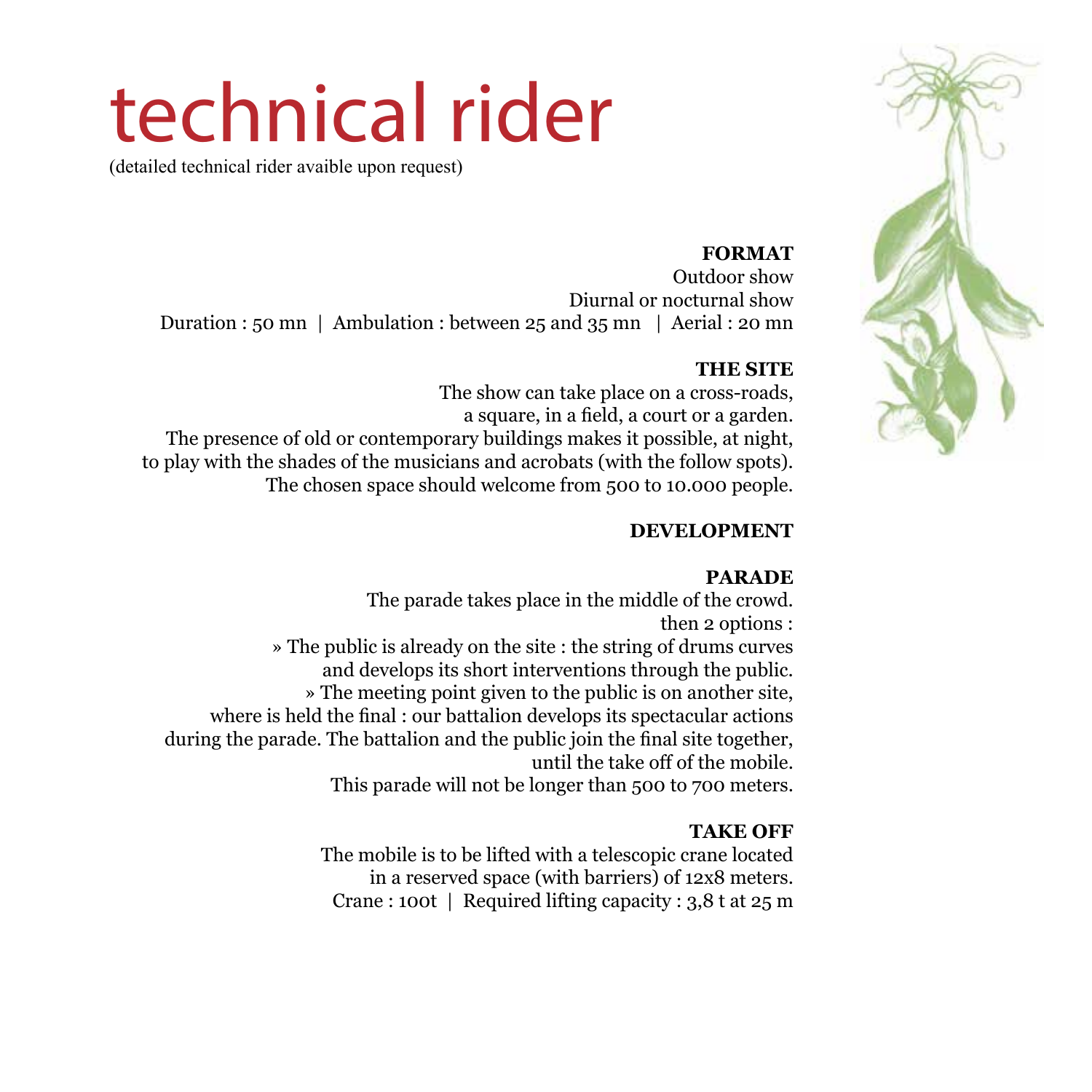

# **MOBILE**

A landing and take-off area reserved (with barriers) is necessary for the duration of the rehearsals until the show, with a minimum space of 12 m x 12 m. 7 persons from the organisation are necessary to assist the take off and the landing of the structure (same people for rehearsals and the show). 6 sandbags of 25kg

# **SOUND**

7 standard miniature microphones (voice type) for the musicians to be placed on their forehead. The technicians assigned to the set up of the sound system will be provided by the organiser and will assist our sound manager during the general rehearsal and the show.

## **Light**

 (compulsory for nocturnal version) 4 follow spots of 2.500 HMI with 4 follow spots operators + 4 flood lights on take off area

# **TEAM**

12 persons : 7 musicians, 1 trapezist, 2 technicians, 1 stage manager, 1 production manager. Arrival : Day –1 evening Departure : Day +1 morning Rooming : 12 persons, 1 bed per person, twin rooms Meals : 12 persons

# **DRESSING ROOMS**

Dressing rooms for 10 people, near the site of representation, persons with keys, and toilets+water on proximity.

# **SECURITY**

Security guards requested for the night prior to the show until departure of the artists.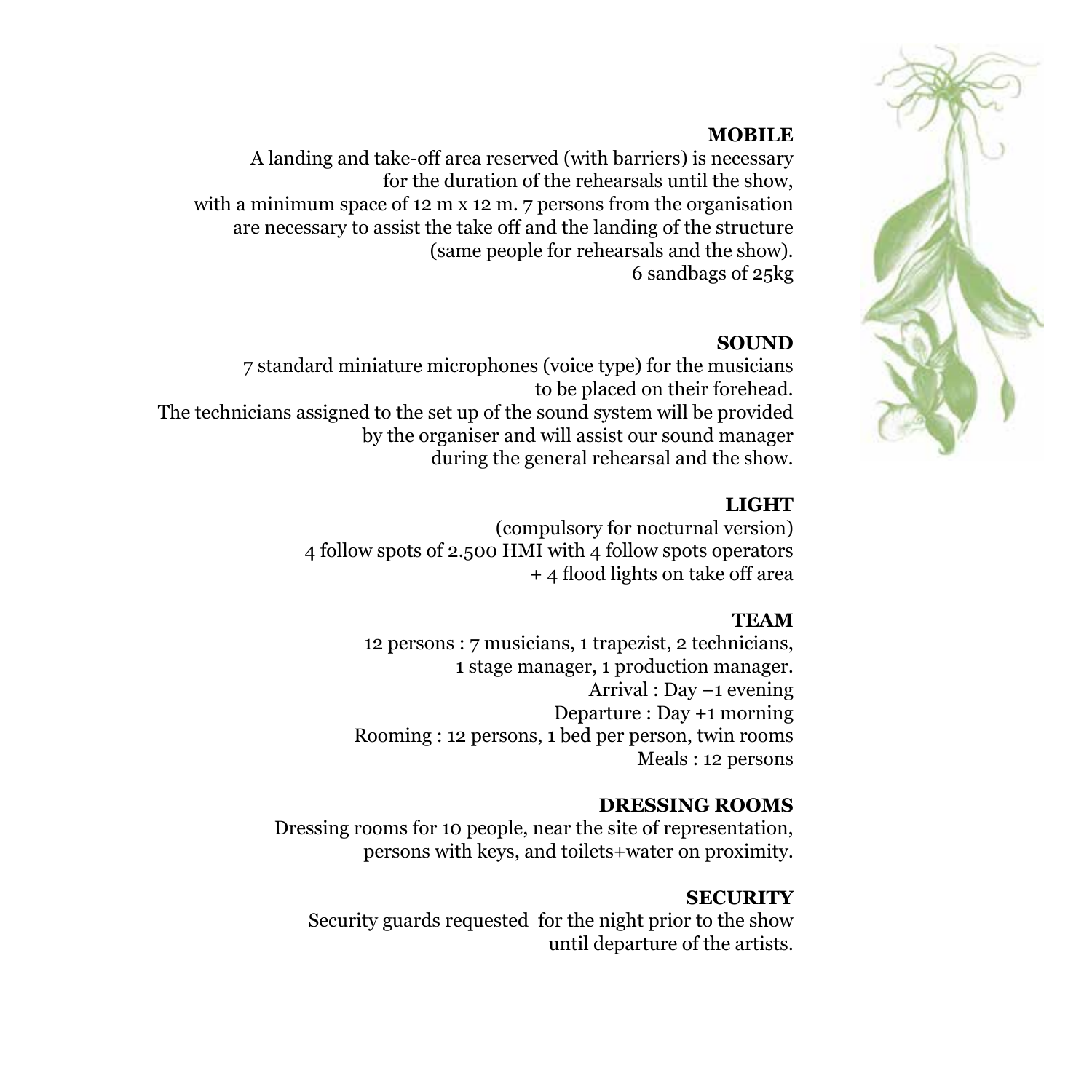# credits

#### **CrEation**

Writing, scenography | Gilles Rhode Comedian | Frédérique Espitalier Music | Rémi Allaigre, Michael Belle, Hocine Bouguerra, Christophe Pardon, Gilles Rhode Engineering | Pierre Garabiol, Matthieu Perot, Louison Bonnel, Eric Libman, Vincent Panchen, Patrick Figgle Set | David Frier, Céline Carraud Costumes | Clotilde Laude

#### **Distribution**

Comedians - musicians | Olivier Balagna, Joël Catalan, Lucienne Chevallier, Félicien Dejonghe, Louis Gaumeton, Audric Fumet, Eléonore Guillemaud, Julien Ragaigne, Ivan Tziboulsky Trapezists | Kati Wolf, Amelie Kourim Stage manager / Technicians | Michael Belle, Louison Bonnel Sound | Agop Djevahirdjian, Nicolas Gendreau, Johan Caballé Scenography | Gilles Rhode

#### **Production**

M.O.B. and Transe express are supported by the Ministère de la culture et de la communication -DRAC Rhône-Alpes-, the Région Rhône-Alpes, the Département de la Drôme and the Communauté de Communes du Val de Drôme.

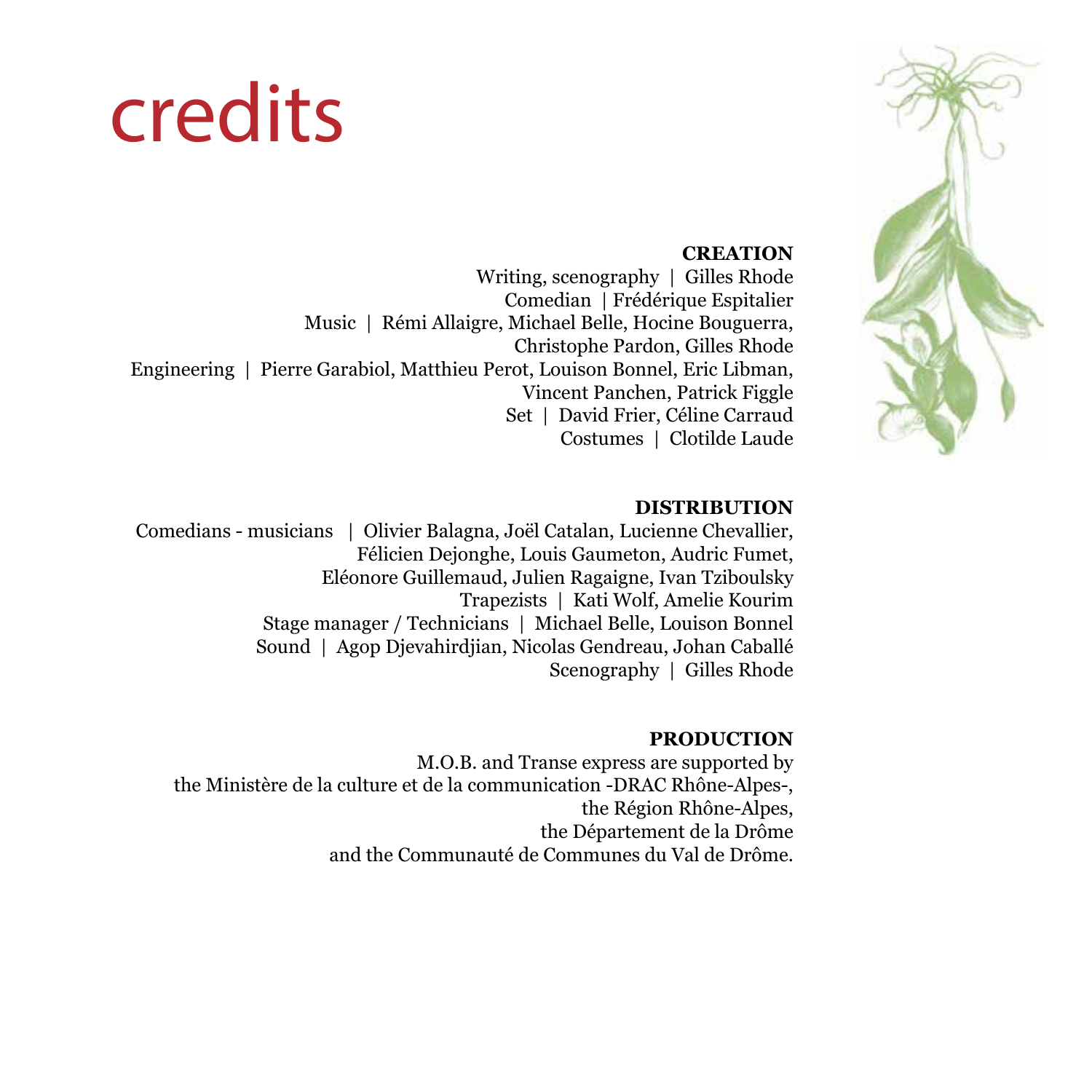

# tour dates

## **the creation**

from january to june 06 | Le Kiosque à Coulisses & Le Hangar | Crest (FR)

# **A FEW DATES**

June 06 | Opening of Greenwich and Docklands Festival | London (UK) June 06 | Festival Les Invites | Villeurbanne (FR)

July 06 | Festival Les Noctibules | Annecy (FR)

September 06 | Les 24h de Neuwied | Neuwied (DE)

July 07 | Palermo (IT)

Septembre 07 | Tancheon et Suwon (KR)

July 08 | Expoagua Zaragoza 2008 | Zaragoza (ES)

July 08| Festival al Career | Viladecans (ES)

August 08| Tall Ships Race | Den Helder (NL)

March 09 | Lille 3000 | Lille (FR)

August 09 | Waterford Spraoi | Waterford (IE)

September 10 | Hull and Cornwall (UK)

# **TO KNOW MORE**

Compagnie Transe Express | La Gare à Coulisses | Ecosite | 26400 Eurre | FR +33 (0)4 75 40 63 04 www.transe-express.com International Promotion | Nicole Dittmar| spectacles@transe-express.com

Communication | Angelina Lombardo | com@transe-express.com